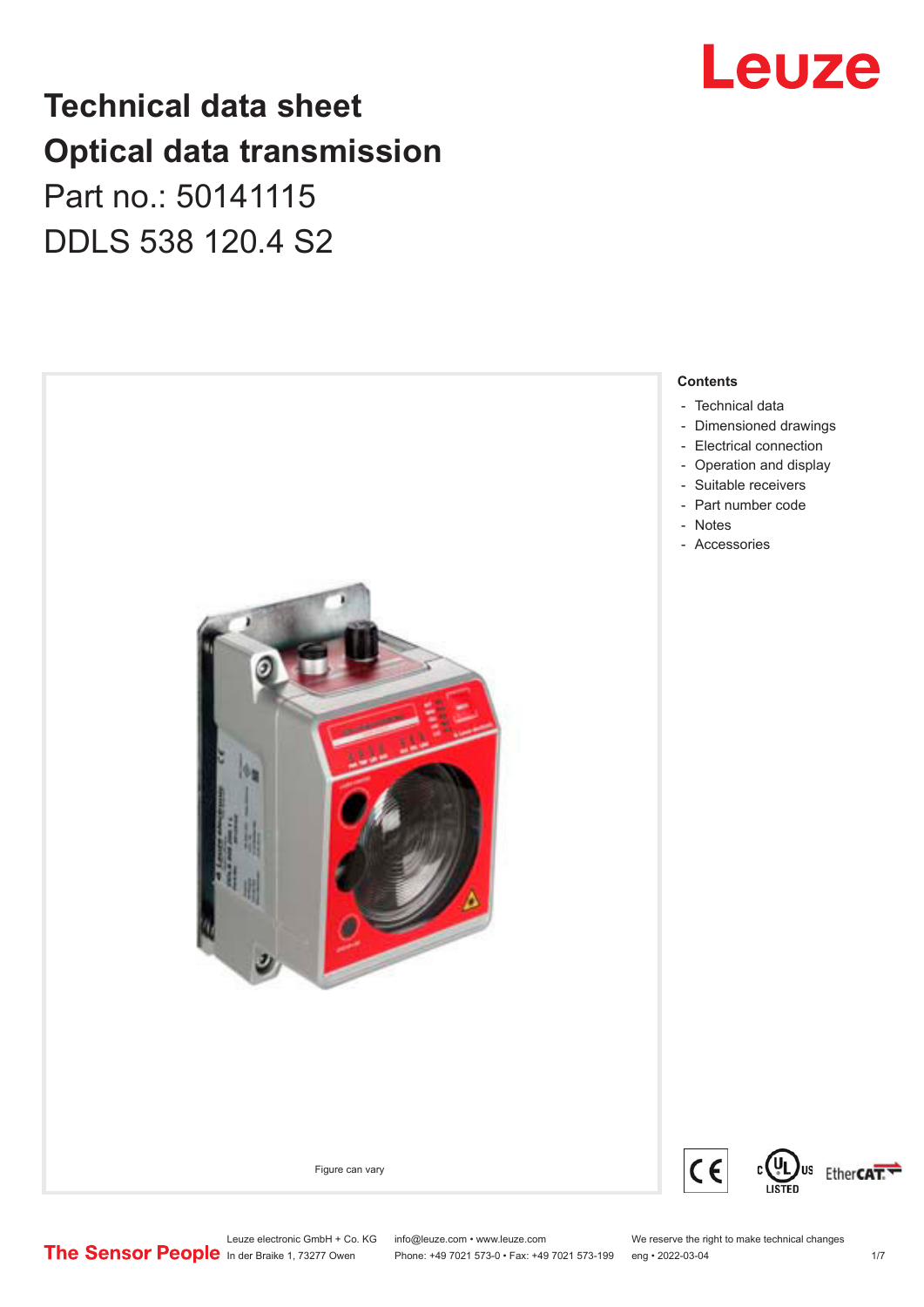### <span id="page-1-0"></span>**Technical data**

## Leuze

| <b>Basic data</b>                                   |                                                                  |
|-----------------------------------------------------|------------------------------------------------------------------|
| <b>Series</b>                                       | <b>DDLS 500</b>                                                  |
| <b>Special version</b>                              |                                                                  |
| <b>Special version</b>                              | Not influenced by reflective surfaces                            |
|                                                     | Operation of parallel light axes                                 |
|                                                     |                                                                  |
| <b>Optical data</b>                                 |                                                                  |
| <b>Working range</b>                                | 100  120,000 mm                                                  |
| <b>Light source</b>                                 | Laser                                                            |
| <b>Transmission frequency</b>                       | F4                                                               |
| Usable opening angle transmitter                    | 1 <sup>°</sup>                                                   |
| <b>Electrical data</b>                              |                                                                  |
|                                                     |                                                                  |
| Performance data                                    |                                                                  |
| Supply voltage U <sub>R</sub>                       | 18  30 V, DC                                                     |
|                                                     |                                                                  |
| <b>Inputs</b><br>Number of digital switching inputs | 1 Piece(s)                                                       |
|                                                     |                                                                  |
| Outputs                                             |                                                                  |
| Number of digital switching outputs 1 Piece(s)      |                                                                  |
| <b>Interface</b>                                    |                                                                  |
| <b>Type</b>                                         | EtherCAT link down 5 ms, EtherCAT<br>Safety-over-EtherCAT (FSoE) |
| <b>Connection</b>                                   |                                                                  |
| <b>Number of connections</b>                        | 2 Piece(s)                                                       |
|                                                     |                                                                  |
| <b>Connection 1</b>                                 |                                                                  |
| <b>Type of connection</b>                           | Connector                                                        |
| <b>Designation on device</b>                        | <b>POWER</b>                                                     |
| <b>Thread size</b>                                  | M12                                                              |
| <b>Type</b>                                         | Male                                                             |
| No. of pins                                         | $5 - pin$                                                        |
| Encoding                                            | A-coded                                                          |
| <b>Connection 2</b>                                 |                                                                  |
| <b>Type of connection</b>                           | Connector                                                        |
| <b>Designation on device</b>                        | <b>BUS</b>                                                       |
| <b>Thread size</b>                                  | M <sub>12</sub>                                                  |
| Type                                                | Female                                                           |
| No. of pins                                         | 4-pin                                                            |
| Encoding                                            | D-coded                                                          |
|                                                     |                                                                  |

| Dimension (W x H x L)                                                 | 100 mm x 156 mm x 99.5 mm |
|-----------------------------------------------------------------------|---------------------------|
| <b>Housing material</b>                                               | Metal                     |
| Net weight                                                            | 1,185q                    |
| <b>Operation and display</b>                                          |                           |
| Type of display                                                       | Bar graph                 |
|                                                                       | I FD                      |
| <b>Environmental data</b>                                             |                           |
| Ambient temperature, operation                                        | $-550 °C$                 |
| Ambient temperature, storage                                          | $-3570 °C$                |
| <b>Certifications</b>                                                 |                           |
| Degree of protection                                                  | IP 65                     |
| <b>Certifications</b>                                                 | c UL US                   |
| Test procedure for EMC in accordance EN 1000-6-4                      |                           |
| with standard                                                         | EN 61000-6-2              |
| Test procedure for noise in accordance EN 60068-2-64<br>with standard |                           |
| Test procedure for oscillation in<br>accordance with standard         | EN 60068-2-6              |
| Test procedure for shock in<br>accordance with standard               | EN 60068-2-27             |
| <b>Classification</b>                                                 |                           |
| <b>Customs tariff number</b>                                          | 85365019                  |
| <b>ECLASS 5.1.4</b>                                                   | 19039001                  |
| <b>ECLASS 8.0</b>                                                     | 19179090                  |
| <b>ECLASS 9.0</b>                                                     | 19179090                  |
| <b>ECLASS 10.0</b>                                                    | 19179090                  |
| ECLASS 11.0                                                           | 19179090                  |
| ECLASS 12.0                                                           | 19179090                  |
| <b>ETIM 5.0</b>                                                       | EC000515                  |
| <b>ETIM 6.0</b>                                                       | EC000515                  |
|                                                                       |                           |

Leuze electronic GmbH + Co. KG info@leuze.com • www.leuze.com We reserve the right to make technical changes ln der Braike 1, 73277 Owen Phone: +49 7021 573-0 • Fax: +49 7021 573-199 eng • 2022-03-04 2/7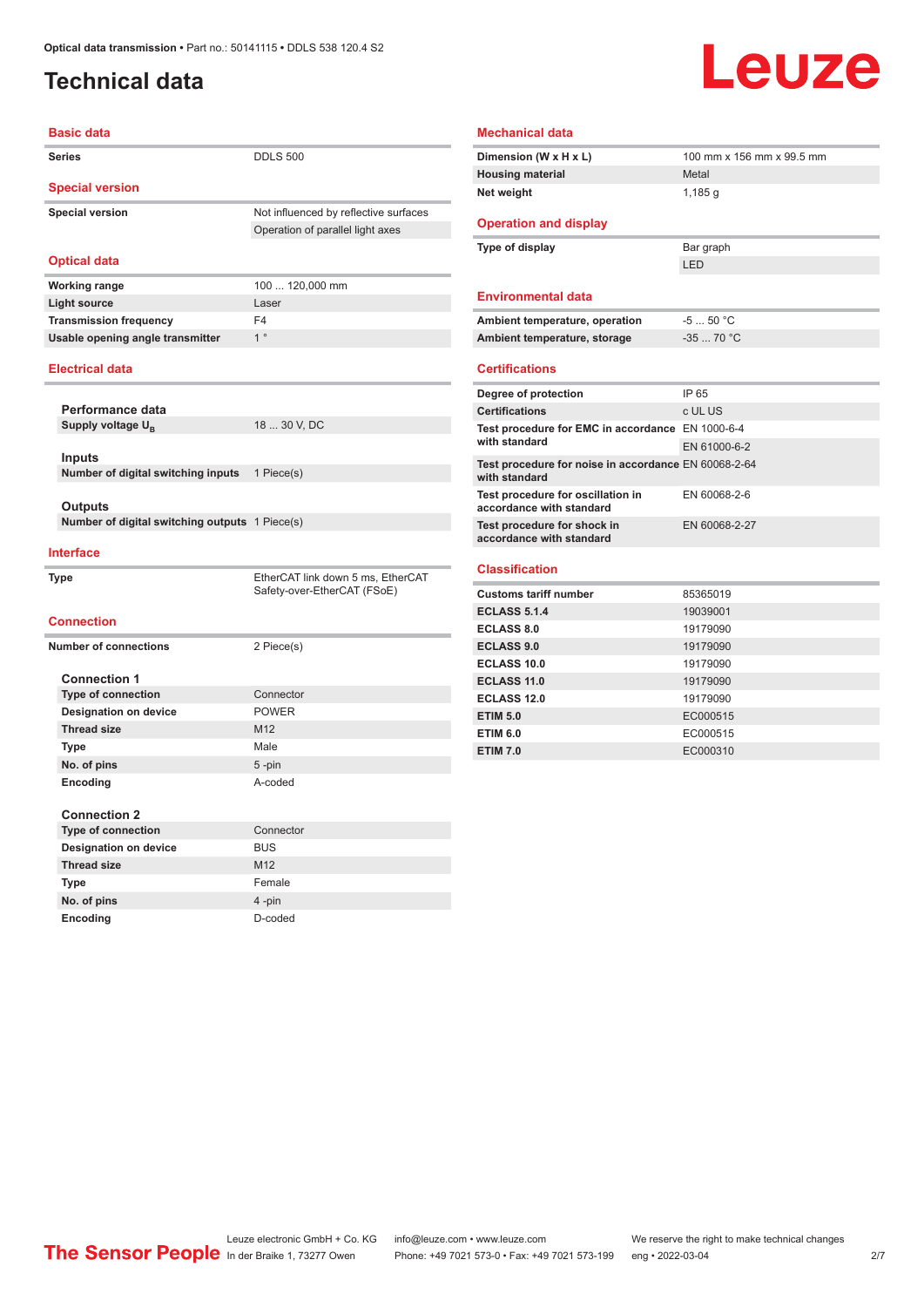#### <span id="page-2-0"></span>**Dimensioned drawings**

All dimensions in millimeters







A Middleaxis Transmitter

B Center axis of transmitter and receiver

C Center axis of receiver

Leuze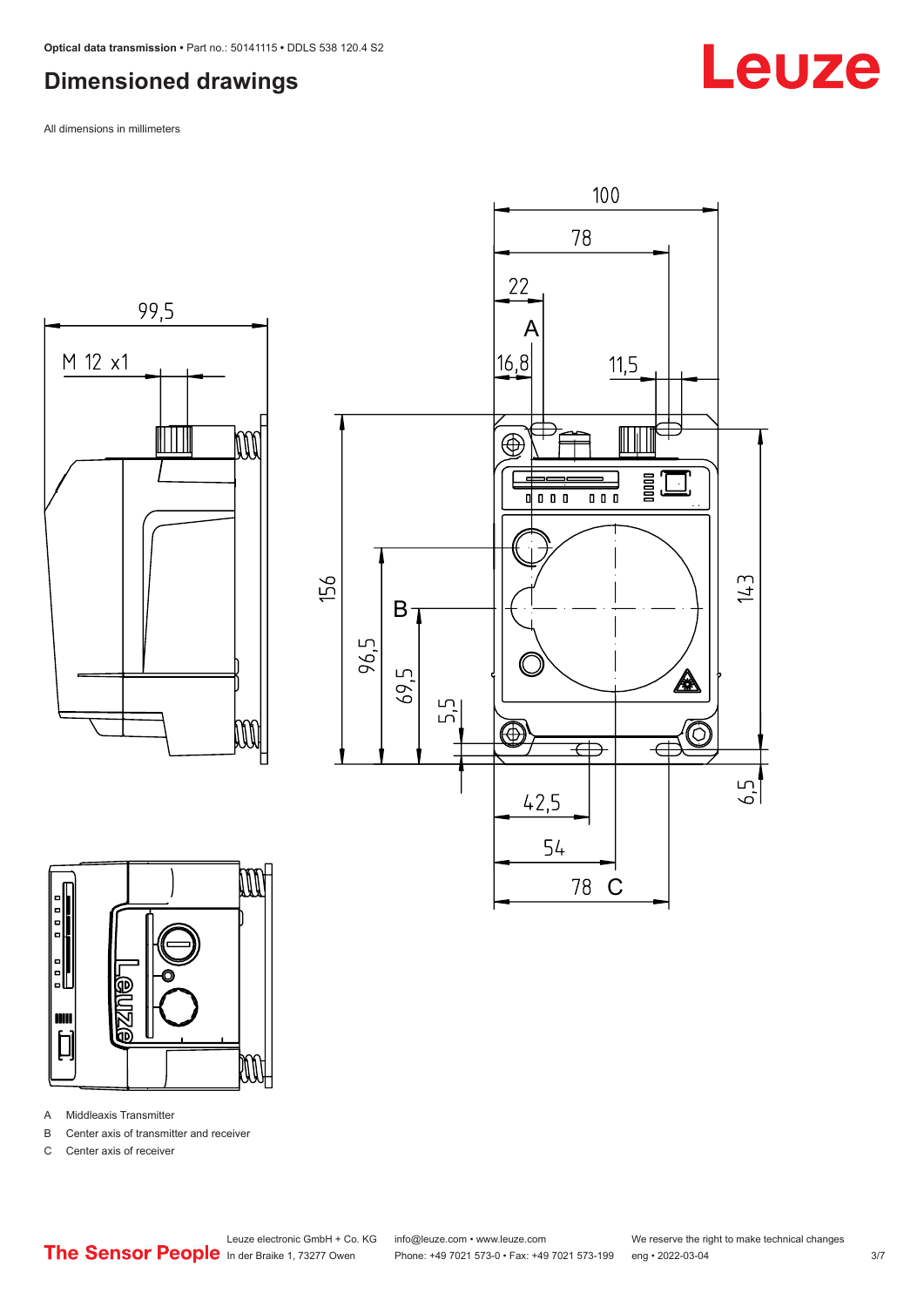#### <span id="page-3-0"></span>**Electrical connection**

| <b>Connection 1</b> | <b>POWER</b>   |
|---------------------|----------------|
| <b>Function</b>     | Signal IN      |
|                     | Signal OUT     |
|                     | Voltage supply |
| Type of connection  | Connector      |
| <b>Thread size</b>  | M12            |
| <b>Type</b>         | Male           |
| <b>Material</b>     | Metal          |
| No. of pins         | $5$ -pin       |
| Encoding            | A-coded        |

#### **Pin Pin assignment**

| и              | VIN              |  |
|----------------|------------------|--|
| $\overline{2}$ | IO <sub>1</sub>  |  |
| 3              | GND              |  |
| $\overline{4}$ | IO <sub>2</sub>  |  |
| 5              | <b>FE/SHIELD</b> |  |



#### **Connection 2 BUS**

|  |  | I |
|--|--|---|
|  |  |   |

| <b>Function</b>           | <b>BUS IN</b> |
|---------------------------|---------------|
| <b>Type of connection</b> | Connector     |
| <b>Thread size</b>        | M12           |
| <b>Type</b>               | Female        |
| <b>Material</b>           | Metal         |
| No. of pins               | 4-pin         |
| Encoding                  | D-coded       |

| Pin | <b>Pin assignment</b> |
|-----|-----------------------|
|     | TD+                   |
|     | $RD+$                 |
|     | TD-                   |
|     | RD-                   |

### **Operation and display**

| LED                     |            | <b>Display</b>           | <b>Meaning</b>                                    |
|-------------------------|------------|--------------------------|---------------------------------------------------|
| 1                       | <b>AUT</b> | Off                      | Operating mode not active                         |
|                         |            | Green, continuous light  | Operating mode 'Automatic'                        |
| $\overline{2}$          | <b>MAN</b> | Off                      | Operating mode not active                         |
|                         |            | Green, continuous light  | Operating mode 'Manual'                           |
| 3                       | <b>ADJ</b> | Off                      | Operating mode not active                         |
|                         |            | Green, continuous light  | Operating mode 'Adjust'                           |
| $\overline{\mathbf{4}}$ | <b>LAS</b> | Off                      | Operating mode not active                         |
|                         |            | Green, continuous light  | Operating mode 'Alignment-laser mounting support' |
| 5                       | <b>LLC</b> | Off                      | Operating mode not active                         |
|                         |            | Green, continuous light  | LLC without interruption                          |
|                         |            | Red, continuous light    | LLC interrupted at least once                     |
| 6                       | <b>PWR</b> | Off                      | No supply voltage                                 |
|                         |            | Green, flashing          | Device ok, initialization phase                   |
|                         |            | Green, continuous light  | Data transmission active                          |
|                         |            | Red, flashing            | Data transmission interrupted                     |
|                         |            | Red, continuous light    | Device error                                      |
| 7                       | <b>TMP</b> | Off                      | Operating temperature OK                          |
|                         |            | Orange, continuous light | Operating temperature critical                    |

## Leuze

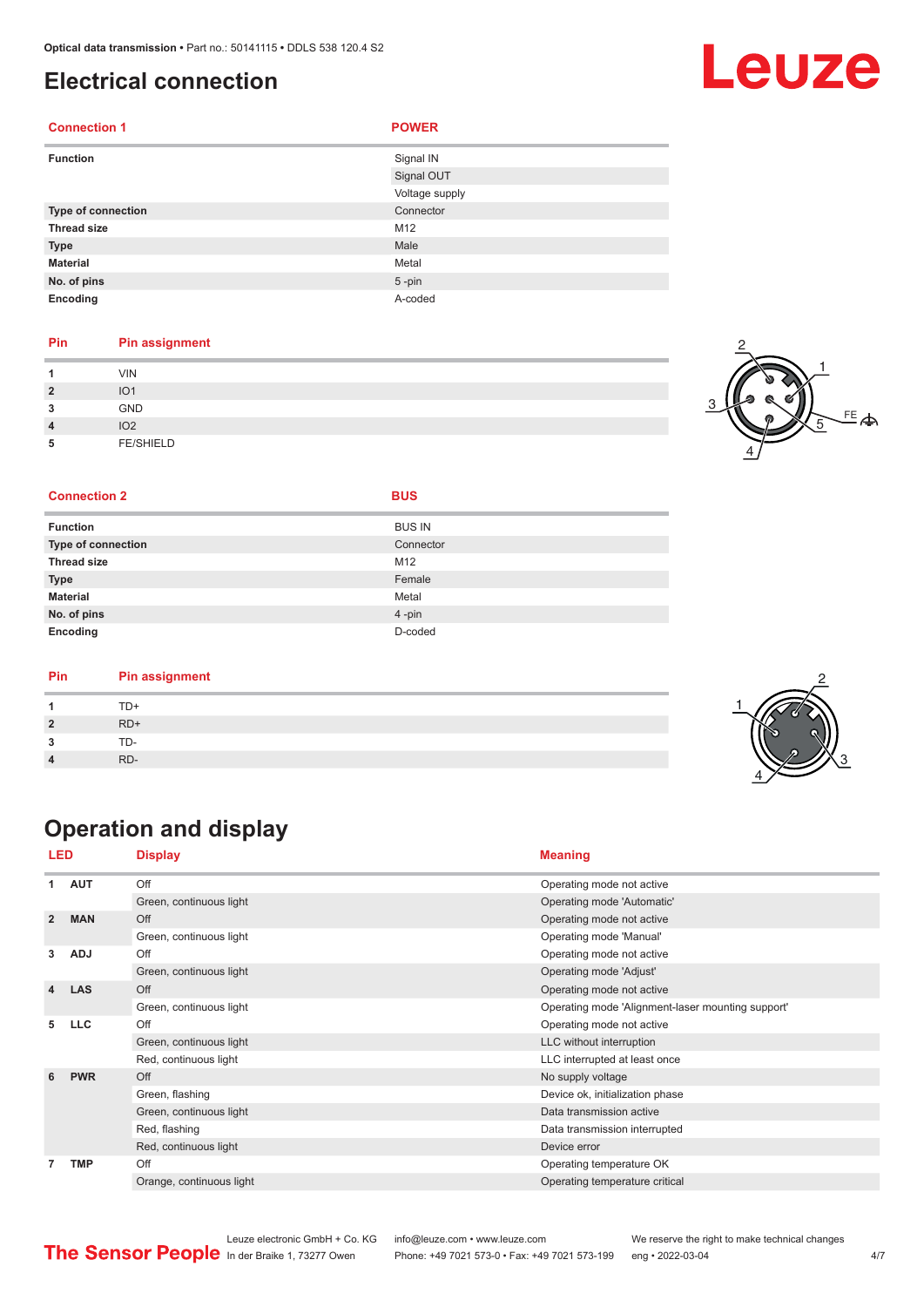#### <span id="page-4-0"></span>**Operation and display**

## Leuze

| LED             |                                 | <b>Display</b>              | <b>Meaning</b>                                                |
|-----------------|---------------------------------|-----------------------------|---------------------------------------------------------------|
|                 | <b>TMP</b>                      | Red, continuous light       | Operating temperature exceeded or not met                     |
| 8               | <b>LSR</b>                      | Off                         | With function reserve                                         |
|                 |                                 | Orange, continuous light    | Device OK, warning set                                        |
| 9               | <b>MAS</b>                      | Off                         | Installation on slave side                                    |
|                 |                                 | Green, continuous light     | Installation on master side                                   |
| 10 <sup>1</sup> | <b>OLK</b>                      | Off                         | Fault                                                         |
|                 |                                 | Green, continuous light     | No data transmission                                          |
|                 |                                 | Orange, continuous light    | Data transmission active                                      |
|                 | <b>11 ERL</b>                   | Off                         | Link OK                                                       |
|                 |                                 | Orange, continuous light    | Missing link (Ethernet cable connection) on the second device |
|                 |                                 | Red, continuous light       | No cable-connected link to the connected device               |
| 12              | <b>LINK</b>                     | Off                         | No cable-connected link to the connected device               |
|                 |                                 | Green, continuous light     | Link OK                                                       |
|                 |                                 | Orange, continuous light    | Data transmission active                                      |
| 13              | <b>SIGNAL</b><br><b>QUALITY</b> | 2 red, 2 orange and 4 green | Received signal level                                         |

#### **Suitable receivers**

| Part no. | <b>Designation</b> | <b>Article</b>               | <b>Description</b>                                                                                                                                          |
|----------|--------------------|------------------------------|-------------------------------------------------------------------------------------------------------------------------------------------------------------|
| 50141114 | DDLS 538 120.3 S2  | Optical data<br>transmission | Special version: Operation of parallel light axes, Not influenced by reflective<br>surfaces<br>Working range: 100  120,000 mm<br>Connection: Connector, M12 |

#### **Part number code**

Part designation: **DDLS 5XXX YYY.Z A B CC**

| <b>DDLS</b> | Optical transceiver for digital data transmission                                                                                                                                                                                                                         |
|-------------|---------------------------------------------------------------------------------------------------------------------------------------------------------------------------------------------------------------------------------------------------------------------------|
| 5XXX        | <b>Series</b><br>508i: without integrated web server for remote diagnostics<br>508i: with integrated web server for remote diagnostics<br>538: without integrated web server for remote diagnostics (EtherCAT)<br>548i: with integrated web server for remote diagnostics |
| <b>YYY</b>  | Range for data transmission in m                                                                                                                                                                                                                                          |
| z           | Frequency of the transmitter<br>0: Frequency F0<br>1: Frequency F1<br>2: Frequency F2<br>3: Frequency F3<br>4: Frequency F4                                                                                                                                               |
| A           | Option<br>L: integrated laser alignment aid (for transmitter/receiver)<br>n/a: standard                                                                                                                                                                                   |
| B           | <b>Special equipment</b><br>H: With heating<br>n/a: no special equipment                                                                                                                                                                                                  |
| CC          | Special equipment<br>S2: Optimized for EtherCAT transmission<br>n/a: no special equipment                                                                                                                                                                                 |



 $\&$  A list with all available device types can be found on the Leuze website at www.leuze.com.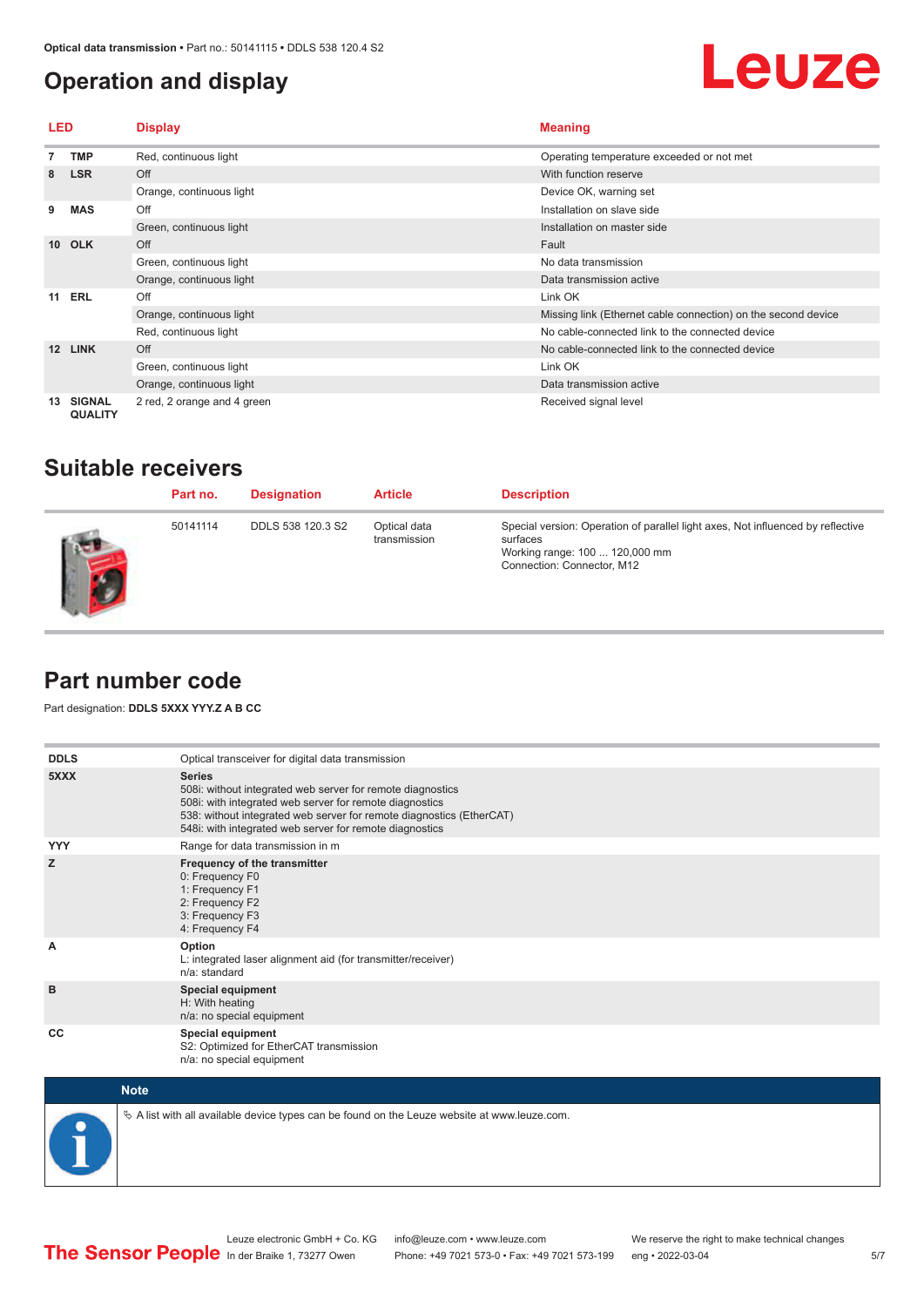#### <span id="page-5-0"></span>**Notes**

# Leuze

#### **Observe intended use!**

 $\%$  This product is not a safety sensor and is not intended as personnel protection.

 $\&$  The product may only be put into operation by competent persons.

 $\%$  Only use the product in accordance with its intended use.

|  | For UL applications:                                                                                                                                                                                                                                                                                     |
|--|----------------------------------------------------------------------------------------------------------------------------------------------------------------------------------------------------------------------------------------------------------------------------------------------------------|
|  | $\%$ For UL applications, use is only permitted in Class 2 circuits in accordance with the NEC (National Electric Code).                                                                                                                                                                                 |
|  |                                                                                                                                                                                                                                                                                                          |
|  | <b>ATTENTION! INVISIBLE LASER RADIATION - CLASS 1M LASER PRODUCT</b>                                                                                                                                                                                                                                     |
|  | Do not expose users of telescopic optics!<br>The device satisfies the requirements of IEC 60825-1:2007 (EN 60825-1:2007) safety regulations for a product of laser class 1M as well as the<br>U.S. 21 CFR 1040.10 regulations with deviations corresponding to "Laser Notice No. 50" from June 24, 2007. |

#### ª **Do not expose users of telescopic optics!**

The device satisfies the requirements of IEC 60825-1:2007 (EN 60825-1:2007) safety regulations for a product of **laser class 1M** as well as the U.S. 21 CFR 1040.10 regulations with deviations corresponding to "Laser Notice No. 50" from June 24, 2007.

- ª Looking into the beam path for extended periods using telescope optics may damage the eye's retina. Never look using telescope optics into the laser beam or in the direction of reflecting beams.
- ª CAUTION! The use of operating and adjusting devices other than those specified here or the carrying out of differing procedures may lead to dangerous exposure to radiation!

The use of optical instruments or devices (e.g., magnifying glasses, binoculars) in combination with the device increases the danger of eye damage.

 $\%$  Observe the applicable statutory and local laser protection regulations.

 $\%$  The device must not be tampered with and must not be changed in any way. There are no user-serviceable parts inside the device. Repairs must only be performed by Leuze electronic GmbH + Co. KG.

#### **Accessories**

#### Connection technology - Connection cables

|   | Part no. | <b>Designation</b>      | <b>Article</b>   | <b>Description</b>                                                                                                                                                                            |
|---|----------|-------------------------|------------------|-----------------------------------------------------------------------------------------------------------------------------------------------------------------------------------------------|
| W | 50132079 | KD U-M12-5A-V1-<br>050  | Connection cable | Connection 1: Connector, M12, Axial, Female, A-coded, 5-pin<br>Connection 2: Open end<br>Shielded: No<br>Cable length: 5,000 mm<br>Sheathing material: PVC                                    |
|   | 50135074 | KS ET-M12-4A-P7-<br>050 | Connection cable | Suitable for interface: Ethernet<br>Connection 1: Connector, M12, Axial, Male, D-coded, 4-pin<br>Connection 2: Open end<br>Shielded: Yes<br>Cable length: 5,000 mm<br>Sheathing material: PUR |